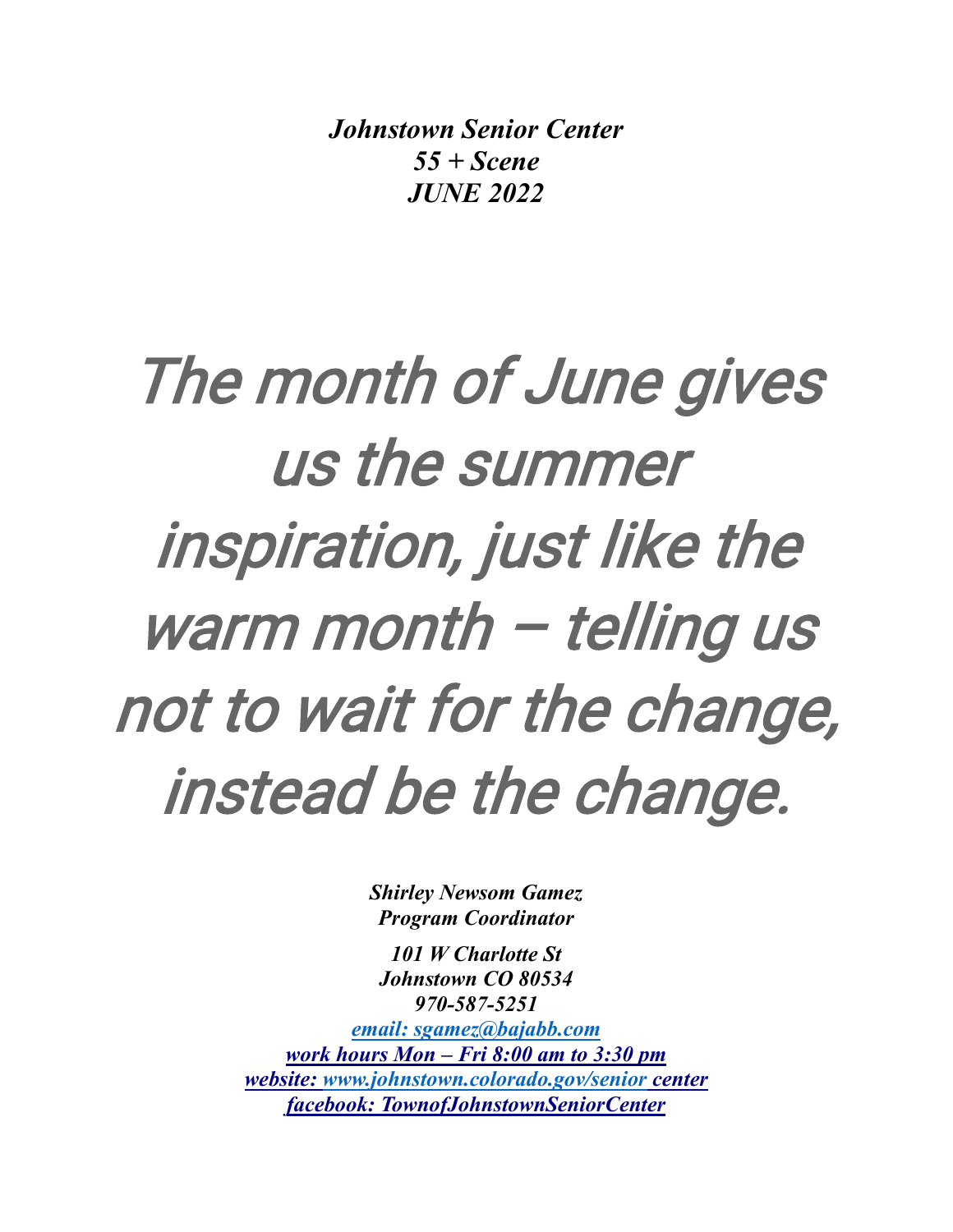Please check our website or call Johnstown Senior Center for changes in scheduling

|         |                    | <b>June 2022 Calendar of Events</b>              |
|---------|--------------------|--------------------------------------------------|
| June 1  | 11:45 am           | Friendly Fork Congregate or Carry Out Meal       |
|         | $12:30 \text{ pm}$ | <b>Playing Cards</b>                             |
| June 2  | $10:00$ am         | Tai Chi Chih with Marie                          |
| June 3  | $9:15$ am          | Exercise                                         |
|         | $10:15$ am         | Yoga with Kim, 45 min class                      |
| June 4  |                    | Johnstown BBQ Day                                |
| June 5  | $11 \text{ am}$    | Rockies game                                     |
| June 6  | 8:30 am            | Breakfast at                                     |
|         | $1:30 \text{ pm}$  | Mahjong                                          |
| June 7  | $9:15$ am          | Exercise                                         |
|         | $10:30$ am         | <b>Advisory Board meeting</b>                    |
| June 8  | $11:45$ am         | Friendly Fork Congregate or Carry Out Meal       |
|         | $12:30 \text{ pm}$ | Playing Cards                                    |
| June 9  | $10:00$ am         | Tai Chi Chih with Marie,                         |
| June 10 | $9:15 \text{ am}$  | Exercise                                         |
|         | $10:15$ am         | Yoga with Kim, 45 min class                      |
|         | $6:30 \text{ pm}$  | Dance with High Plains Connection                |
| June 13 | $1:30 \text{ pm}$  | Mahjong                                          |
| June 14 | $9:30$ am          | Moderate Exercise class, 45 min                  |
|         | $1:00 \text{ pm}$  | Ceramics class                                   |
| June 15 | $11:00$ am         | Connect Hearing, Aaron adjusts your hearing aids |
|         | 11:45 am           | Lunch                                            |
|         | $12:30 \text{ pm}$ | play cards                                       |
| June 16 | 8:30 am            | Lodge Casino in Blackhawk                        |
|         | $10:00$ am         | Tai Chi Chih with Marie                          |
| June 17 | $9:15$ am          | Exercise                                         |
|         |                    | 9 to 10:30 am Food Bank at YMCA                  |
|         | $10:15$ am         | Yoga                                             |
|         | $1:30 \text{ pm}$  | <b>Book Club</b>                                 |
|         | $6:30 \text{ pm}$  | Dance with Jim Erhlich                           |
| June 20 | $1:30 \text{ pm}$  | Mahjong                                          |
| June 21 | $9:15$ am          | Exercise                                         |
| June 22 | 11:00 am           | <b>Blood Pressure Checks</b>                     |
|         | 11:30 am           | Friendly Fork Congregate or Carry Out Meal       |
|         | $12:30 \text{ pm}$ | Playing Cards                                    |
|         | $1:00$ pm          | Bingo                                            |
| June 23 | $10:00$ am         | Tai Chi Chih                                     |
|         |                    | Forney Museum/lunch tbd                          |
| June 24 | $9:15$ am          | Exercise                                         |
|         | $10:15$ am         | Yoga                                             |
| June 27 | $1:30 \text{ pm}$  | Majhong                                          |
| June 28 | $11:00$ am         | <b>Cheddars Restaurant</b>                       |
| June 29 | 11:30 am           | Friendly Fork Congregate or Carry Out Meal       |
|         | 12:330 pm          | Playing Cards                                    |
|         | $1:00$ pm          | <b>Bingo</b>                                     |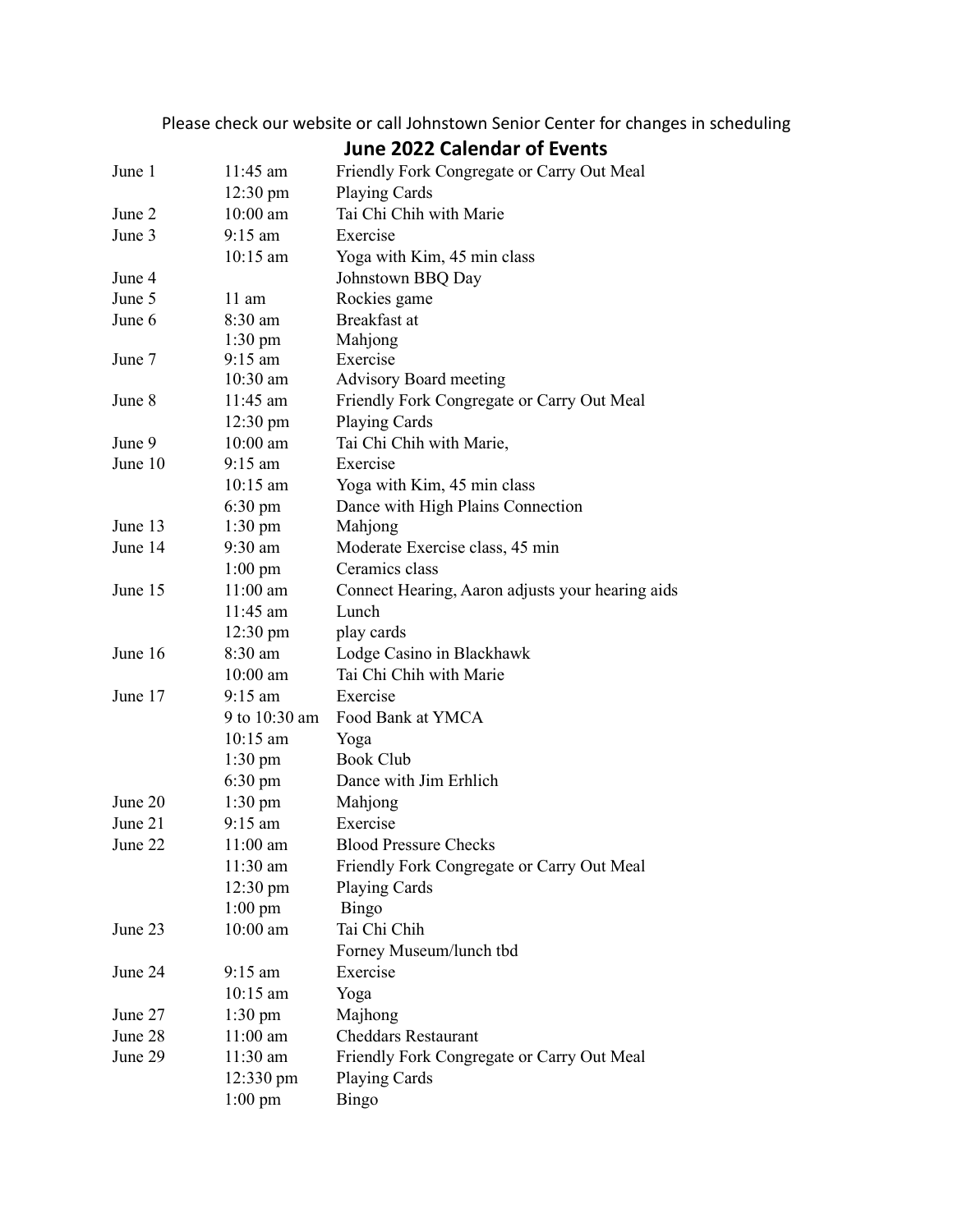June 30 10:00 am Tai chi Chih

# **Congregate Meals are either dine in or carry out. Specify carry out June 2022**

**The Friendly Fork Program provides a nutritious meal prepared by UNC Dining Services for a** 

# **suggested \$4 donation for individuals 60 and older**

# Meals are \$14 for individuals 59 and under unless they meet qualifying criteria **RSVPs must be made the day prior by 9:30 am by calling 970-587-5251, leave a message Friendly Fork Meals are being served as carry outs at Johnstown Senior Center from 11:30 am to 12:00 pm.**

#### **June 1**

Beef Stroganoff, Penne Wheat Pasta, Spinach Salad, Apple, Wheat Roll Butter, 1% Milk

## **June 8**

Sloppy Joe on Bun, Lemon White Bean Salad, Glazed Carrots, Cantaloupe-Honeydew-Pineapple-Grape Salad, 1% Milk

## **June 15**

Fish Sandwich on Multigrain Bun, Tartar Sauce, Tomato Slice, Lettuce Leaf, Roasted Red Potatoes, Creamy Coleslaw, Apple, Blueberry Cobbler, 1% Milk

# **June 22**

Vegetable Soup, Egg Salad on Wheat Bread, Lettuce, Tomato, Broccoli Slaw, Tropical Fruit Salad, Oatmeal Raisin Cookie, 1% Milk

## **June 29**

Balsamic Grilled Beef, Mashed Potatoes, Brussel Sprouts, Wheat Roll, Butter, Apple-Cranberry Crisp, 1% Milk

# **Friendly Fork Summer Evening Meals Tuesday nights in Platteville (970-785-2245 x1101) or Greeley (970-400-6955) RSVP the day before by 11 am. Same fee as above**

**6/7** Parmesan Chicken Breast, Whole Wheat Penne Pasta, Chunky Marinara Sauce, Baby Kale Red Onion Fennel Salad, Melon-Strawberry-Grape Mix, Chocolate Chip Cookie, 1% Milk

**6/14** BBQ Pulled Pork, Multigrain Bun Roasted Red Potato Salad, BBQ Baked Beans, Orange, 1% Milk

**6/21** Roast Beef, Gravy, Smashed Potatoes, Corn O'Brien, Fruit Salad, Wheat Roll, Butter, 5 Layer Dessert Bar, 1% Milk

**6/28** Cheeseburger on Bun with Lettuce, Tomato, Ketchup, Mustard, Roasted Red Potatoes,